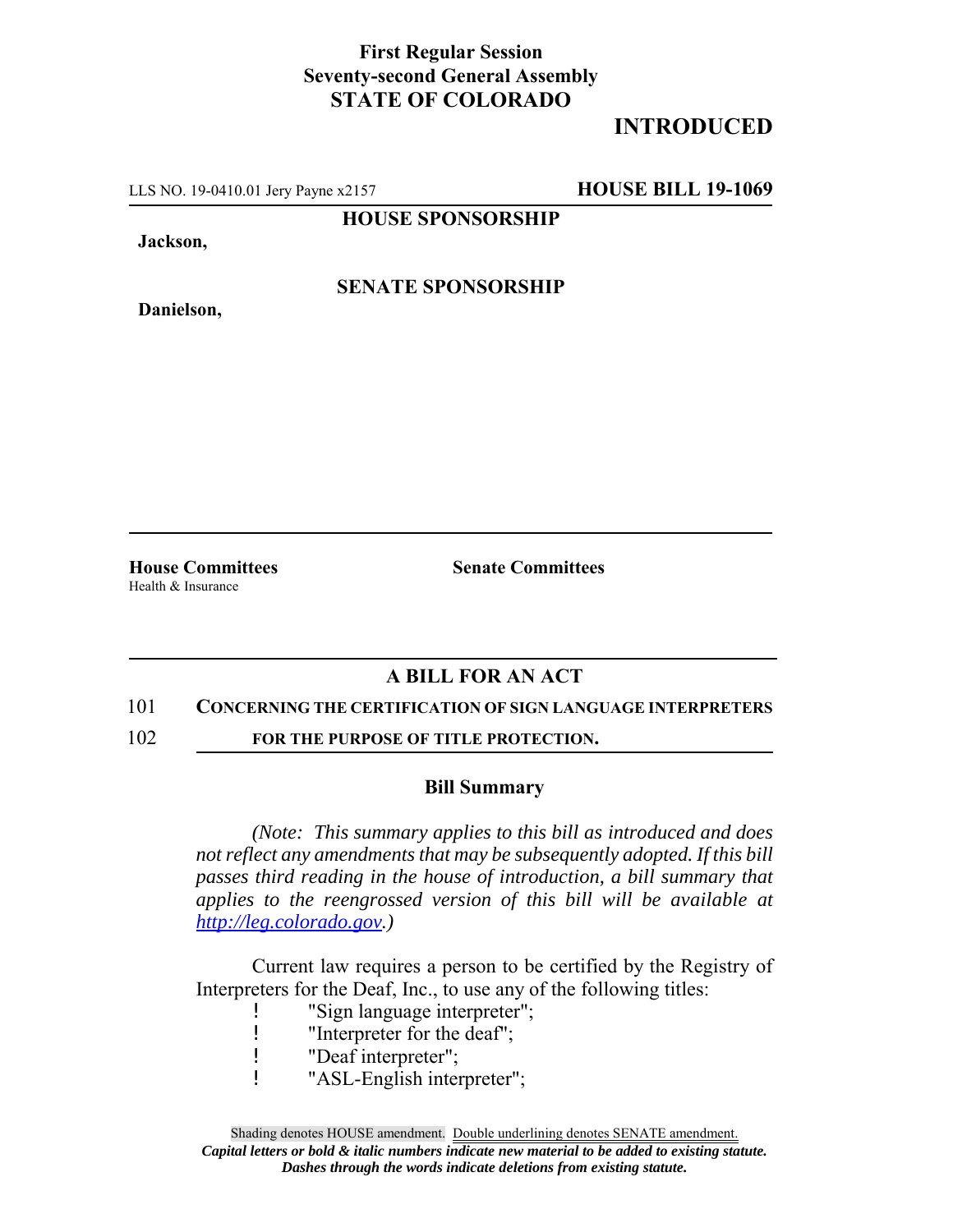! "American sign language (ASL) interpreter";

! "Transliterator";

! "Certified sign language interpreter";

! "Certified interpreter for the deaf";

! "Certified deaf interpreter";

! "Certified ASL-English interpreter";

! "Certified American sign language (ASL) interpreter"; or

! "Certified transliterator".

The bill adds "translator" and "certified translator" for sign language to the list of titles.

The bill also authorizes the Colorado commission for the deaf, hard of hearing, and deafblind to approve certifications of sign language interpreters to use the mentioned titles.

1 *Be it enacted by the General Assembly of the State of Colorado:*

2 **SECTION 1.** In Colorado Revised Statutes, 6-1-707, **amend** (1) 3 introductory portion and  $(1)(e)$  as follows:

## 4 **6-1-707. Use of title or degree - deceptive trade practice.** (1) A

5 person engages in a deceptive trade practice when, in the course of such 6 THE person's business, vocation, or occupation, such THE person:

 (e) (I) Claims to be a "sign language interpreter", "interpreter for the deaf", "deaf interpreter", "ASL-English interpreter", "American sign language (ASL) interpreter", "TRANSLATOR" FOR SIGN LANGUAGE, "transliterator", "certified sign language interpreter", "CERTIFIED TRANSLATOR" FOR SIGN LANGUAGE, "certified interpreter for the deaf", "certified deaf interpreter", "certified ASL-English interpreter", "certified American sign language (ASL) interpreter", or "certified transliterator", 14 unless he or she THE PERSON holds:

15 (A) A current CURRENTLY VALID certification issued by the 16 Registry of Interpreters for the Deaf, INC., or a successor organization. 17 ENTITY; OR

18 (B) ANY CURRENTLY VALID CERTIFICATION FOR SIGN LANGUAGE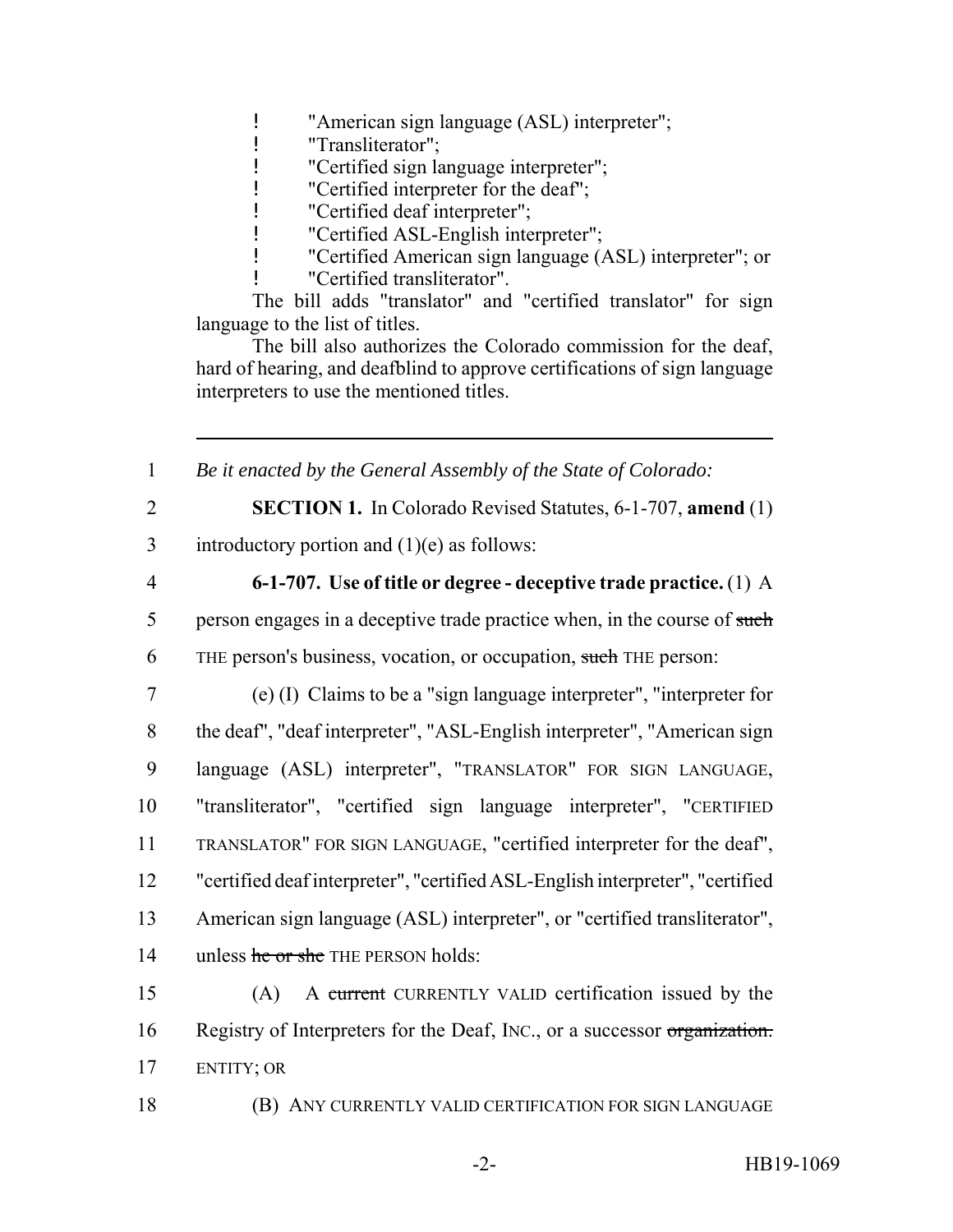INTERPRETATION THAT IS APPROVED BY THE COLORADO COMMISSION FOR THE DEAF, HARD OF HEARING, AND DEAFBLIND.

 (II) A PERSON WHO USES ANY OF THE TITLES LISTED IN THIS SUBSECTION (1)(e) SHALL MAKE AVAILABLE FOR IMMEDIATE INSPECTION BY ANY CONSUMER OR AGENT OF THE STATE:

 (A) A CURRENTLY VALID CERTIFICATION FROM THE Registry of Interpreters for the Deaf, INC., or A successor organization, membership card that shows proof of current membership and certification shall be made available for immediate inspection and review by any consumer or 10 agent of the state of Colorado. ENTITY; OR

 (B) A CURRENTLY VALID CERTIFICATION THAT IS APPROVED IN 12 ACCORDANCE WITH SUBSECTION  $(1)(e)(I)(B)$  OF THIS SECTION.

 **SECTION 2.** In Colorado Revised Statutes, 26-21-106, **add** (1)(f) as follows:

 **26-21-106. Powers, functions, and duties of commission - community access program - report.** (1) The powers, functions, and duties of the commission include:

 (f) APPROVING AN ENTITY'S CERTIFICATION OF SIGN LANGUAGE 19 INTERPRETERS IN ACCORDANCE WITH SECTION 6-1-707 (1)(e)(I)(B).

 **SECTION 3. Act subject to petition - effective date.** This act takes effect at 12:01 a.m. on the day following the expiration of the ninety-day period after final adjournment of the general assembly (August 2, 2019, if adjournment sine die is on May 3, 2019); except that, if a referendum petition is filed pursuant to section 1 (3) of article V of the state constitution against this act or an item, section, or part of this act within such period, then the act, item, section, or part will not take effect unless approved by the people at the general election to be held in